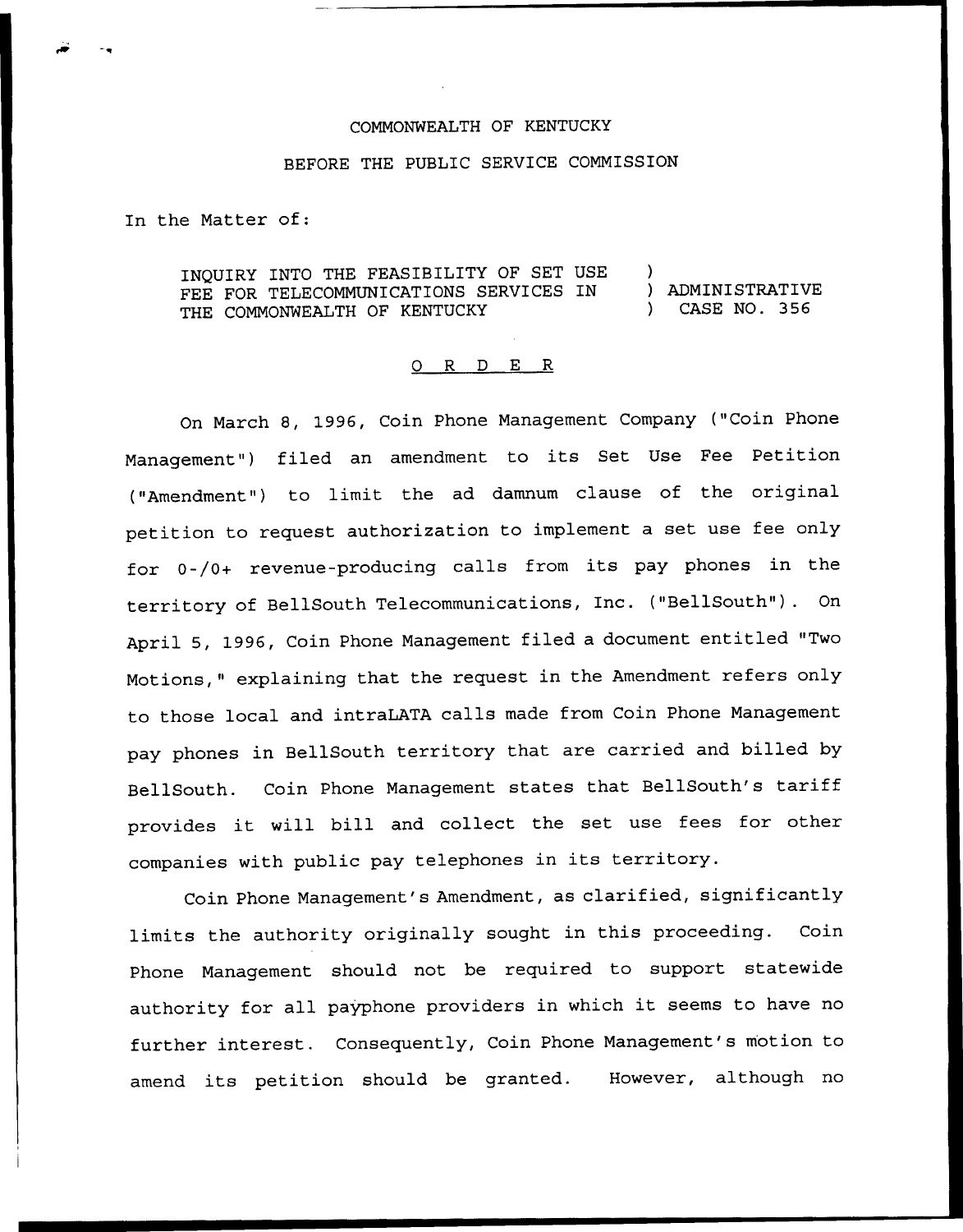prefiled testimony was submitted by any other party to this proceeding, each party should be allowed the opportunity to address the broader issues originally raised. Accordingly, if any party wishes to address these issues and to present evidence to support them, it should so notify the Commission within <sup>10</sup> days of the date of this Order. Otherwise, the scope of the hearing to be held in this matter shall be limited to the issues raised in Coin Phone Management's Amendment of March 8, 1996, as clarified on April 5, 1996.

Coin Phone Management next asks for an extension of time to file testimony regarding its amended request. The Commission finds that the request is reasonable and that it should be granted.

IT IS THEREFORE ORDERED that:

1. Any party wishing to appear at the hearing and to present evidence to support authority to implement statewide set use fees as requested in Coin Phone Management's original petition shall so notify the Commission within 10 days of the date of this Order.

2. If no party states that it is prepared to present evidence to support statewide set use fees as originally requested by Coin Phone Management, the scope of the hearing to be held in this matter shall be limited to those issues raised in Coin Phone Management's Amendment of March 8, 1996, and clarified on April 5, 1996.

Coin Phone Management may prefile testimony in this  $3.$ matter no later than April 10, 1996.

 $-2-$